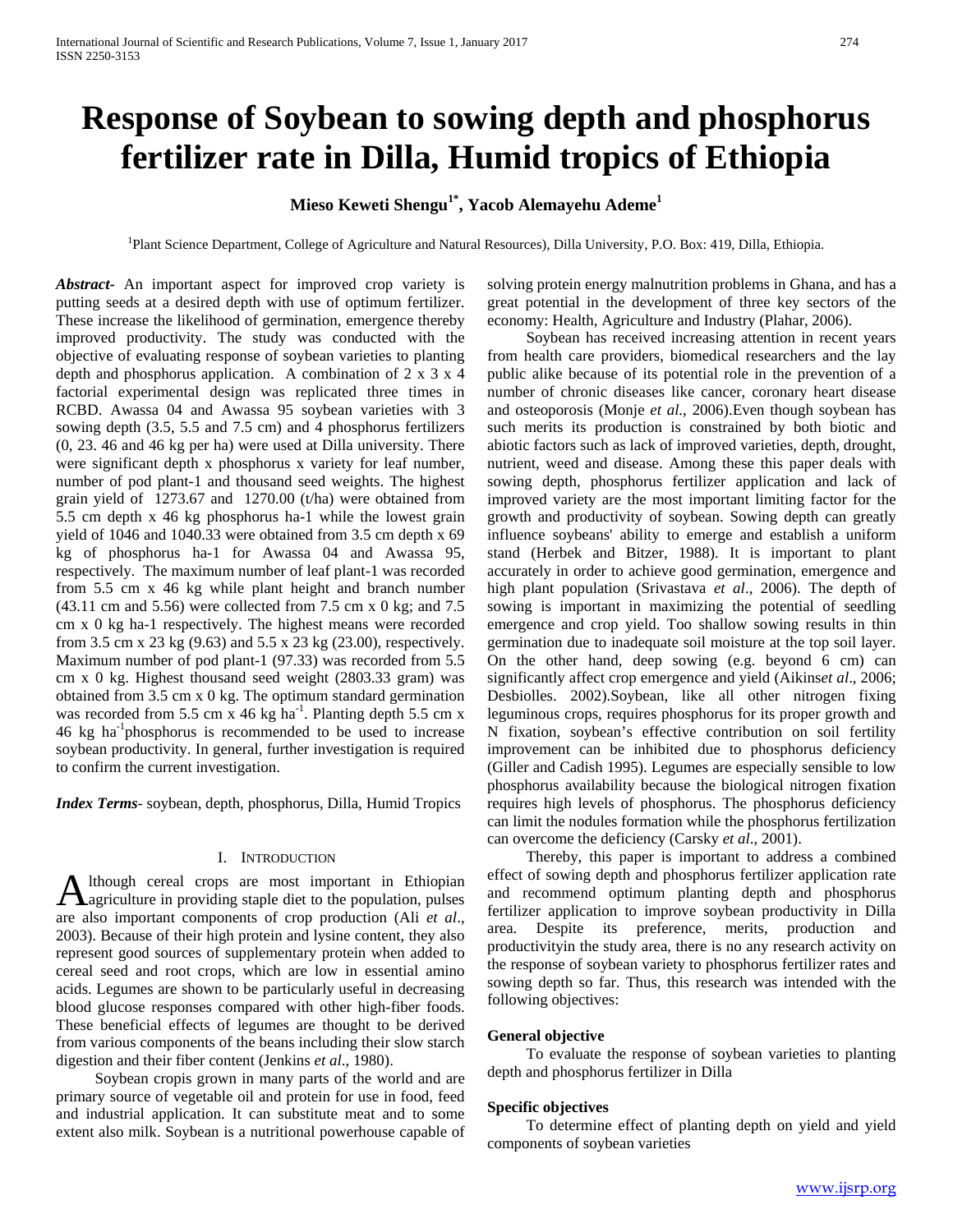To determine effect of phosphorus fertilizer on yield and yield components of soybean varieties

 To identify optimum planting depth and phosphorous fertilizer rate for soybean production

#### II. MATRAL AND METHODS

## **2.1. Description of study area**

 The experiment was done in Dilla university experimental site during 2015 main cropping season. Dilla is found in SNNPRS in Gedeo zone located at 6 and 14N and 38'3'E, latitude and longitude is 978 mm with maximum and minimum temperature of 21.7and 18.3 Cº in that order And soil texture class is clay and loam soil type (Yacob *et al*., 2015).

## **2.2. Experimental design and treatments**

 A combination of 2 x 3 x 4 factorial experimental design was used with three replications arranged in RCBD. There were two soybean varieties (Awassa 04 and Awassa 95) with 3 sowing depth (3.5, 5.5 and 7.5 cm) and 4 phosphorus fertilizers (0, 23. 46 and 46 kg per ha). Two seeds per hole were sowed after emergence appropriate cultural practice followed (weeding, thinning, water management etc.). Each plot measured 1.2 m x 1.6 m with spacingbetween row and within row of 1 meter and 0.5 meter. The planting materialwas planted with 10 cm x 40 cm, on each row the number of plants are ten with the total production of 32 plants per plots.

# **2.3. Data collected**

 **Germination percentage:** ratio of number of germinated seedlings at  $7<sup>th</sup>$ day to total seed sown

 **Number of leaves**: counted from randomly selected ten plants from middle rows for each plot

 **Plant height**:measured from ground to the top of the plant from ten plants by using centimeter

 **Number of branches**:counted from ten sample plants from each treatment and averaged

 **Number of node**: this was recorded from each ten sample plants and averaged

 **Number of pods:** recorded simply by counting pods from each ten sample plants and averaged

 **Number of seeds plant-1**: recorded by counting seeds from average of each ten plants pods

 **Thousand seed weight**: recorded as weight of 1000 seeds from each plot and averaged

 **Grain yield**: collected from whole plants per plot and converted to hectare basis (kg/ha)

#### **3.4. Data Analysis**

 All collected data was subjected to analysis of variance using statistical procedures as described by Gomez and Gomez (1984) in RCBD. SAS (2002) was used to analysis. And level of significance of the parameters were tested by using least significance difference (LSD) test whenever treatments found significant at  $P<0.05$ , and  $P>0.01$ , in that order.

#### III. RESULTS AND DISCUSSION

#### **3.1. Yield and yield components of soybean**

All traits except plant height significantly ( $p \le 0.05$  and  $p \le$ 0.01) increased by variety and P fertilizer rates (Table 1). There were significant difference at  $(p < 0.05)$  depth, phosphorus, depth x phosphorus, depth x variety, and depth x phosphorus x variety interactions for leaf number whiledepth, and phosphorus x variety interactions for number of node plant<sup>-1</sup>. There were significant difference at ( $p \leq 0.05$ ) depth x phosphorus and depth x phosphorus x variety interactions for number of pods  $plant^{-1}$ whereasdepth x variety interaction for number of seed pod-1-1 and phosphorus for 1000 seed weight (Table 1).

There were significant at  $(p < 0.01)$  phosphorus x variety interactions and phosphorus and variety for leaf number and number of branch plant<sup>-1</sup> in the given order. There were significant difference at  $(p \leq 0.01)$  phosphorus, variety and depth x phosphorus interactions for number of node plant<sup>-1</sup> while depth, phosphorus, depth x variety and phosphorus x variety interactions for number of pod  $plant<sup>-1</sup>$ . There were significant at  $(p \leq 0.01)$  phosphorus, variety and phosphorus x variety interactions for number of seed  $pod^{-1}$  while depth, variety, depth x phosphorus, depth x variety and interaction of depth x phosphorus x variety for thousand seed weights while depth, phosphorus and depth x phosphorus interactions for grain yield ha-1 and depth, phosphorus, variety, depth x phosphorus interactions for germination percentage (Table 1). The interaction of sowing depth xP fertilizer rate significantly ( $p \le 0.05$  and  $p \le$ 0.01) improved grain yield, number of pod plant<sup>-1</sup>, thousand seed weight, number of pod plant<sup>-1</sup>, leaf number plant<sup>-1</sup> and germination (%). In the same fashion, interaction of depth x variety improved significantly ( $p \leq 0.05$  and  $p \leq 0.01$ ) leaf number, pod plant-1, seed pod-1,1000 seed weights, and standard germination. Similarly, phosphorus x variety interactions significantly ( $p \leq 0.01$ ) affected leaf number, node plant-1, pods plant<sup>-1</sup>, seed pod<sup>-1</sup>and standard germination. Whereas, leaf number, thousand seed weight and pod plant<sup>-1</sup> were significantly  $(p < 0.05$  and  $p < 0.01$ ) affected by the interaction of sowing depth, P fertilizer rate and soybean varieties (Depth  $\times$  P  $\times$  Var) (Table 1).

| Table 1. Significance effects of sowing depth (Depth), variety (Var), phosphorus fertilizer rates (P) and their interaction on |
|--------------------------------------------------------------------------------------------------------------------------------|
| yield and yield related traits of soybean                                                                                      |

| <b>Parameter</b>                | Dept<br>h(2) | D<br>(3) | Var<br>(1) | Depth<br>$\times$ P(6) | Depth<br>Var(2) | $\times$   P<br>$\times$<br>Var<br>(3) | Depth $\times$ P $\times$   CV<br>Var(6) |      | <b>MSE</b> |
|---------------------------------|--------------|----------|------------|------------------------|-----------------|----------------------------------------|------------------------------------------|------|------------|
| Leaf number plant <sup>-1</sup> | ∗            | ∗        | ns         | ∗                      | ∗               | $**$                                   | ∗                                        | 2.79 | 0.07       |
| Plant height (cm)               | ns           | ns       | ns         | ns                     | ns              | ns                                     | Ns                                       | 4.05 | 0.20       |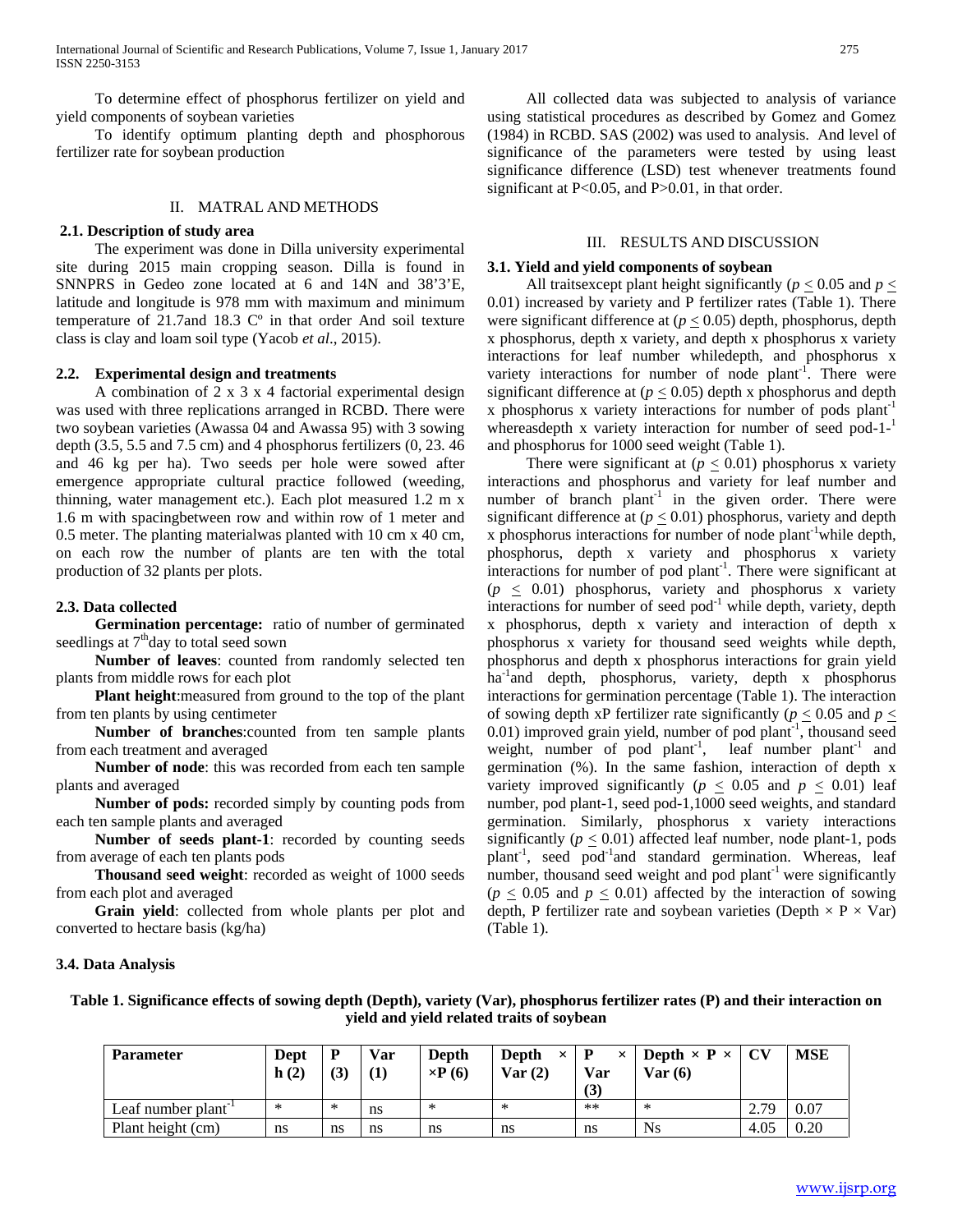| No of branch plant               | ns     | $***$  | $***$ | ns     | ns     | ns     | <b>Ns</b> | 9.24 | 0.06  |
|----------------------------------|--------|--------|-------|--------|--------|--------|-----------|------|-------|
| Nodes $plan-1$                   | $\ast$ | $***$  | $***$ | $***$  | ns     | $\ast$ | <b>Ns</b> | 9.34 | 0.14  |
| Pod plant <sup>-1</sup>          | $***$  | $***$  | ns    | $\ast$ | $**$   | $**$   | $\ast$    | 2.75 | 0.68  |
| Seed pod- $1^{-1}$               | ns     | $***$  | $***$ | ns     | $\ast$ | $***$  | Ns        | 6.44 | 0.06  |
| 1000 seed weight (g)             | $***$  | $\ast$ | $***$ | $***$  | $**$   | ns     | $**$      | 1.92 | 10.32 |
| Grain yield (kg ha <sup>-1</sup> | $***$  | $***$  | ns    | $***$  | ns     | ns     | Ns        | 2.98 | 9.06  |
| Germination (%)                  | $***$  | $***$  | $***$ | $***$  | ns     | ns     | <b>Ns</b> | 2.32 |       |
|                                  |        |        |       |        |        |        |           |      | 0.75  |

Significant at \*  $p \le 0.05$ , \*\* $p \le 0.01$  probability levels; ns: not significant; MSE=Mean squares of error; CV: coefficient of variation; Values in parenthesis indicates the degrees of freedom.

## **3.2. Agronomic performance of soybean varieties**

 Mean agronomic performance of yield and yield related traits studied were presented and discussed in Table 2 below.

 The highest grain yield of 1273.67 and 1270.00 (t/ha) were obtained from 5.5 cm depth x 46 kg phosphorus ha-1 followed by 3.5 cm x 46 kg ha-1 (1269.00 kg and 1264.33 kg) for Awassa 04 and Awassa 95 varieties, in that order. On the other hand, the lowest grain yield of 1046.00kg and 1040.33 kg were obtained from 3.5 cm depth x 69 kg of phosphorus ha-1 for Awassa 04 and Awassa 95, in that order. In addition, 5.5 cm x 69 kg (1081.67), 7.5 cm x 23 kg (1082.23), 5.5 cm x 0 kg (1089.67) for Awassa 04 and 7.5 cm x 23 kg (1077.67), 5.5 cm x 69 (1078.67), and 7.5 cm x 0 kg (1100.33) performed poor in grain yield ha-1 (Table 2).

 In confirmation to the current study, Alemu Abera, (2013) reported that in western Ethiopia, soybean reached a peak yield of 2406.7 kg/ha with application of 46 kg P2O5/ha, but higher concentration of fertilizer produced lower yields as the evidence is observed compared with 57.5 kg P2O5/ha found in DAP.Similarly, in India Devi *et al*. (2012) reported significant differences in biomass yield when varied the levels of Phosphorus.In line with the current study, Idri *et al*. (1989) also reported phosphorus application significantly increased dry matter production as well as yield and yield contributing characters of soybean. In addition, Singh *et al*. (1973) also reported the positive role of phosphorus to increase the growth and yield of soybean. Similar with this finding, Berg *et al*. (2005) reported that plants per square meter and stems per square meter generally declined with increased P fertilization. They suggested that the addition of phosphorus fertilizer resulted in enhanced interplant competition for light, water, and nutrients, which eliminated smaller, less-vigorous plants and thus decreased plants per square meter and shoots per square meter.

 In contrast to the current study, report by Agri-fax (1998) observed that the application of 60 kg P2O5 ha-1 increased seed yield, hastened flowering and reduced plant height compared to both an unfertilized check and a rate of 30 kg P2O5 ha-1.

 In agreement with the current observations, Malhi *et al*. (2001) also reported that alfalfa forage productivity and profitability can be improved by banding the Phosphorus fertilizer with a coulter-type disc rather than using the conventional application method of broadcasting. In opposite to this study, positive yield responses to deep phosphorus fertilizer placement have been reported in alfalfa by several researchers (Teutsch *et al*. 2000; Singh *et al*. 2005). Aikins *et al*. (2006) for maize and Desbiolles (2002) for wheat also reported that 6 cm sowing depth gave best yield. However, Lawson *et al*. (2008)

reported that soybean should be sown at a depth between 1 and 4 cm in Northern Ghana.

 The maximum and minimum number of leaf plant-1 was recorded from 5.5 cm x 46 kg and 7.5 cm x 0 kg in that order. The higher the number of leaves, the higher the rates of photosynthesis with resultant increase in carbohydrate production and hence increase in food production.Leaves are the site of photosynthetic activities of crops through which biomass are produced, partitioned among various parts of crops and stored for crop productivity (Asare *et al*., 2011). In addition, Ridge (1991) reported that the number of leaves produced by a plant is directly proportional to the photosynthate produced. Wareing and Philips (1970) indicated that when photosynthesis becomes active in a young seedling, the power of the plant to synthesize new materials is clearly dependent on the amount of leaves exposed to direct sunlight. The highest (43.11 cm) and lowest(40.71 cm) plant height and highest branch number (5.56 cm) and lowest  $(4.67 \text{ cm})$  were collected from 7.5 cm x 0 kg; 3.5 cm x 46 kg and 7.5 cm x 0 kg and 7.5 cm x 46 kg ha-1 in the given order. Similarly, in Iran Mahamood *et al*. (2013) reported linear and significative increase of plant height with increases of P levels up to 90 kg P2O5 ha-1. In contrast to the current results, Eden (2003) reported that the lowest plant height (82. 41cm2) was recorded at high application of P rate, this confirms with the lowest plant height (40.71 cm) was recorded at application rate of 46 kg ha-1. The highest rate of Phosphorus application at the study site had no effect on plant height. This might be due to high dose of phosphorus fertilizer tends to form nutrient interaction and may affects the availability of other nutrients which are essential for growth of the soybean varieties.Similarly, Saleh (1976) reported phosphorus application also significantly increased plant height over the control. Accordingly, maximum plant height might be due to stimulated biological activities in the presence of balanced nutrient supply. In agreement to the current study, (Zafar *et al*., 2003) reported that number of branches plant-1 was significantly affected by different rates of phosphorus application and this might probably be due to the cumulative effect of phosphorus on the process of cell division and balanced nutrition.

 The lowest number of node plant-1 (6.21) and number of seed pod-1 (2.48) were obtained from 5.5 cm x 46 kg whereas the highest values were recorded from 3.5 cm x 23 kg (9.63) and 5.5 x 23 kg (23.00) in the given order. In confirmation with this investigation, Subramanian and Radhak (1981) reported that number of seeds pod-1 was also differed significantly by phosphorus treatments. This was due to more availability of nutrients by increasing the level of phosphorus ha-1 that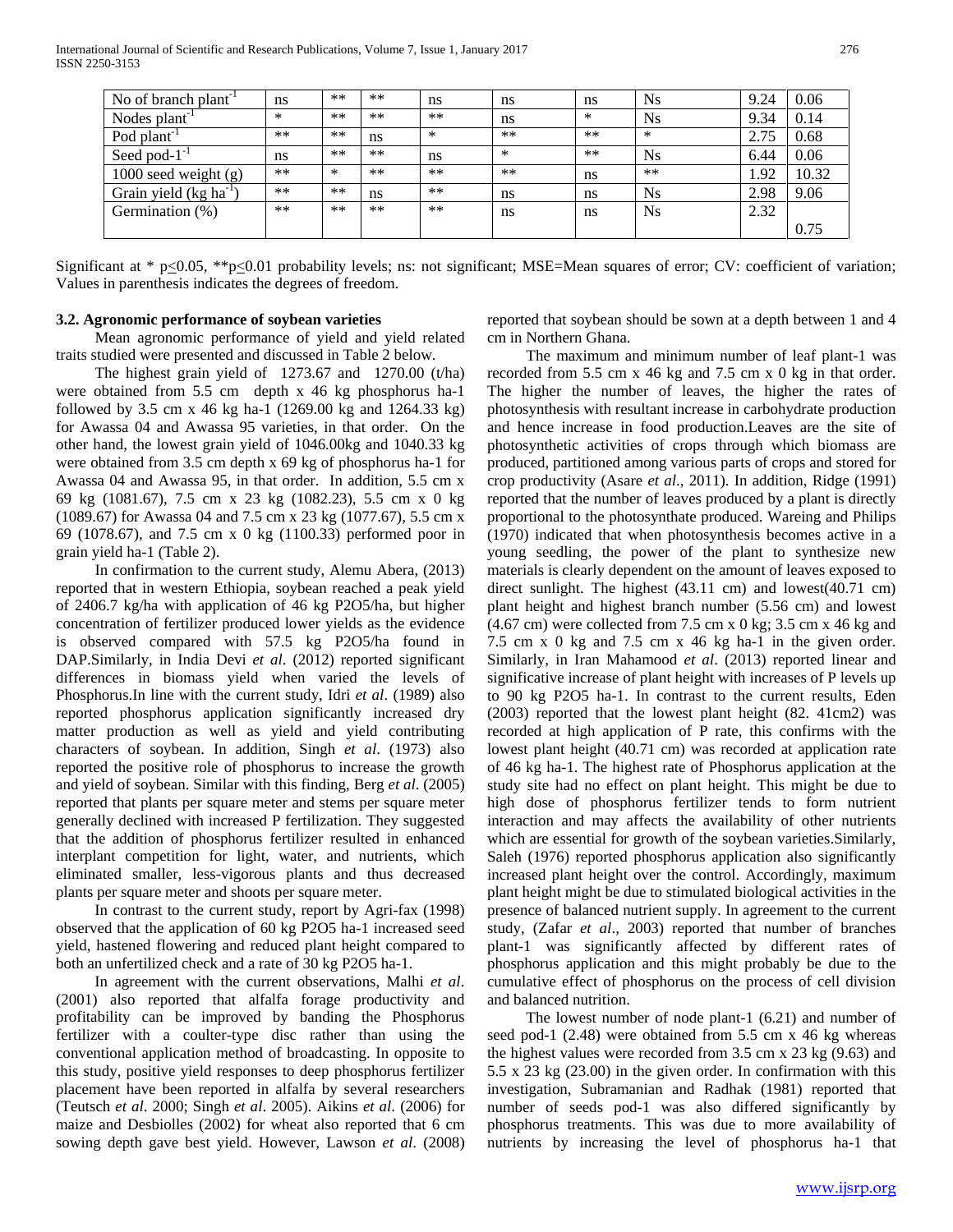increased the number of seeds pod-1. In contrast, Guareschi *et al*. (2011) reported non- significant differences in number of seeds pod-1 after varying P rates.

 The result of the present study was in agreement with the findings of Shubhashree (2007), who reported that number of seeds pod-1 increased significantly to levels of phosphorus added. The increment of seeds pod-1 with increasing phosphorus fertilizer application up to optimum level might be phosphorus fertilizer for nodule formation, protein synthesis, fruiting and seed formation.

 The highest number of pod plant-1 (97.33) was recorded from 5.5 cm x 0 kg while minimum value was obtained from 7.5 cm x 23 kg. The result was similar to Shubhashree (2007), who observed that applications of different rates of phosphorus fertilizer influence number of pod plant-1. In confirmation to the current investigation, Veeresh (2003) also observed significantly more number of pods plant-1 of common bean at application rate of 75 kg P2O5 ha. Singh and Singh (2000) also reported significant increase in number of pods plant-1, due to increased Phosphorus fertilization. In agreement to the current investigation, many investigators also revealed that the number of pods plant-1 was significantly affected by the effect of different rates of phosphorus application (Saleh, 1976; Jayapaul and Ganesaraja, 1990). Similarly, in Brazil Segatelli (2004), reported significant differences in number of pods plant-1 after the application of 36 kg ha-1 P2O5. In Kenya Mugendi *et al*. (2010), reported significative increase in number of pods with application of 50 kg ha-1 P2O5. In Iran Mohmoodi *et al*. (2013) found significant differences in number of pods with variation in P levels.

 Highest thousand seed weight (2803.33 gram) was obtained from 3.5 cm x 0 kg whereas lowest (2618.33 gram) was from 7.5 cm x 69 kg (Table 2).In India Devi *et al*. (2012) also found significant differences in weight of 100 seeds when varying the levels of P fertilizer. Germination was peak at 5.5 cm  $x$  46 kg ha<sup>-1</sup>. Germination (%) ranged from 68.33 (7.5 cm x 0kg) to 91.67 (3.5 cm x 46 kg). The current result was in contrast with that of Amato *et al*. (1992 wherein seed germination and establishment rate of faba bean was not affected by the phosphorus application.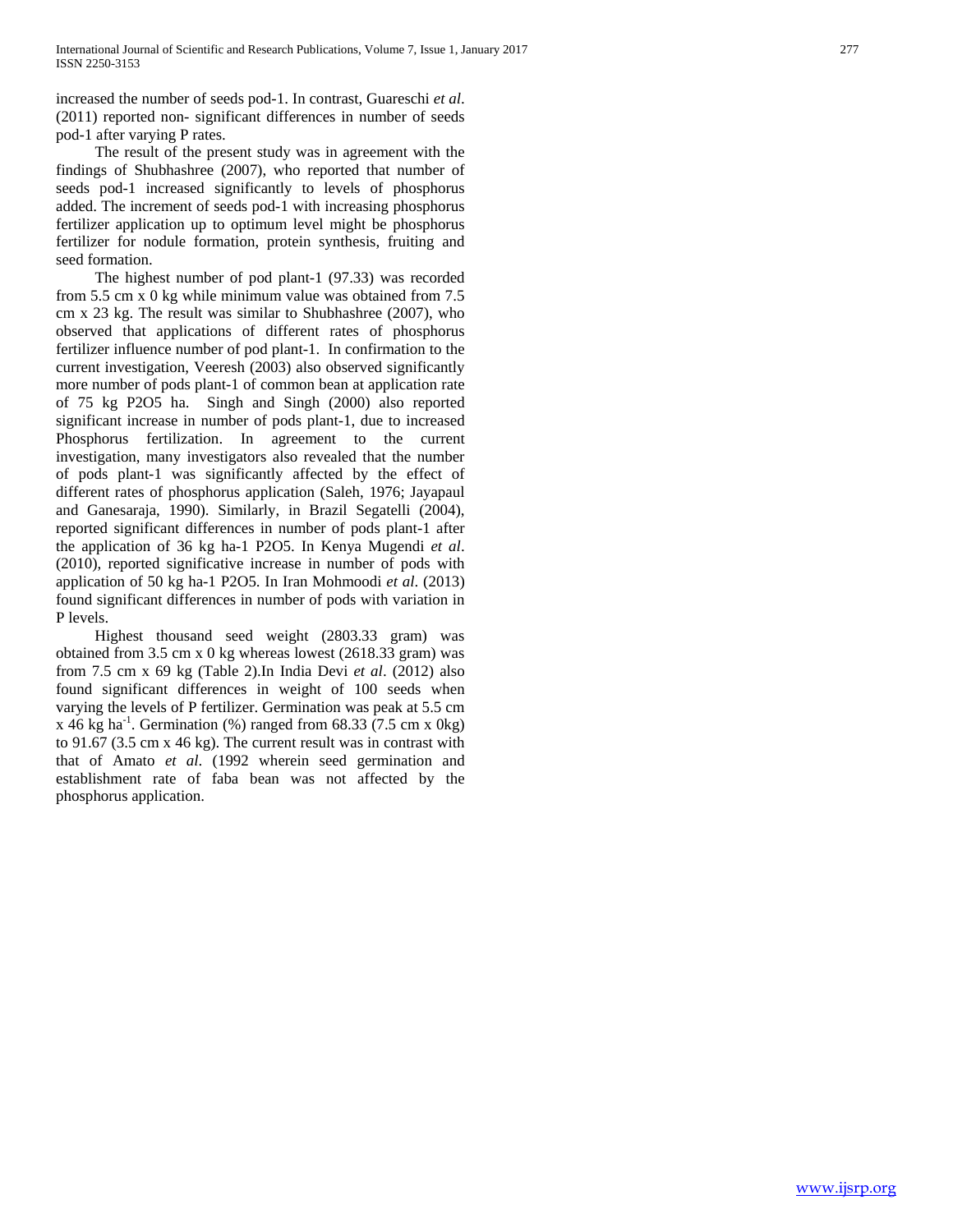| Treatments                   |                  |                  |            |         |             |           |                                   | Parameters  |         |                |             |
|------------------------------|------------------|------------------|------------|---------|-------------|-----------|-----------------------------------|-------------|---------|----------------|-------------|
| Variety                      | Depth            | phosphorus       | ${\rm LN}$ | PH (cm) | <b>Brno</b> | <b>NN</b> | $\ensuremath{\mathbf{NP}}\xspace$ | $_{\rm NS}$ | TSW (g) | GY (kg/ha)     | Germination |
|                              |                  |                  |            |         |             |           |                                   |             |         |                | percentage  |
|                              | 3.5              | $\overline{0}$   | 10.33      | 41.29   | 4.74        | 9.03      | 91.67                             | 3.00        | 2803.33 | 1204.43        | 79.00       |
| Awassa 04                    | 3.5              | 23               | 10.40      | 41.78   | 5.11        | 9.63      | 90.67                             | 3.07        | 2770.00 | 1143.33        | 86.67       |
|                              | 3.5              | 46               | 11.18      | 40.71   | 4.73        | 6.70      | 86.33                             | 2.60        | 2707.67 | 1269.00        | 91.67       |
|                              | 3.5              | 69               | 11.15      | 42.33   | 4.97        | 8.43      | 85.00                             | 2.53        | 2692.33 | 1046.00        | 86.67       |
|                              | $\overline{5.5}$ | $\overline{0}$   | 10.07      | 42.48   | 4.84        | 9.15      | 97.33                             | 3.10        | 2710.67 | 1089.67        | 76.00       |
|                              | 5.5              | 23               | 10.37      | 42.33   | 4.87        | 7.80      | 92.00                             | 3.13        | 2713.33 | 1172.00        | 85.00       |
|                              | 5.5              | 46               | 11.30      | 41.11   | 4.83        | 6.21      | 92.00                             | 2.48        | 2698.00 | 1273.67        | 90.33       |
|                              | 5.5              | 69               | 11.27      | 41.92   | 4.72        | 8.37      | 95.67                             | 2.78        | 2709.00 | 1081.67        | 82.67       |
|                              | 7.5              | $\Omega$         | 10.03      | 43.11   | 5.56        | 9.22      | 90.33                             | 2.97        | 2683.33 | 1143.33        | 72.33       |
|                              | 7.5              | 23               | 10.38      | 42.67   | 5.03        | 6.75      | 82.67                             | 3.13        | 2639.00 | 1082.33        | 78.00       |
|                              | 7.5              | 46               | 11.18      | 42.67   | 4.67        | 8.81      | 83.00                             | 2.60        | 2663.00 | 1201.00        | 82.00       |
|                              | 7.5              | 69               | 11.24      | 43.00   | 5.28        | 8.71      | 83.00                             | 2.67        | 2618.33 | 1130.67        | 82.33       |
|                              | 3.5              | $\overline{0}$   | 11.15      | 42.09   | 5.23        | 9.53      | 90.67                             | 3.19        | 2712.00 | 1199.33        | 71.33       |
|                              | 3.5              | $\overline{23}$  | 11.52      | 43.63   | 5.33        | 10.23     | 90.33                             | 3.19        | 2617.00 | 1127.00        | 79.67       |
| Awassa 95                    | 3.5              | 46               | 10.97      | 42.00   | 4.01        | 9.00      | 92.33                             | 4.29        | 2700.00 | 1264.33        | 84.33       |
|                              | 3.5              | 69               | 10.17      | 42.33   | 4.41        | 8.62      | 90.33                             | 3.34        | 2500.00 | 1040.33        | 82.33       |
|                              | 5.5              | $\Omega$         | 10.48      | 42.53   | 5.00        | 9.63      | 94.00                             | 3.20        | 2664.00 | 1123.67        | 72.33       |
|                              | 5.5              | 23               | 11.29      | 45.00   | 4.46        | 8.21      | 96.00                             | 3.37        | 2650.33 | 1151.33        | 78.33       |
|                              | 5.5              | 46               | 9.80       | 41.67   | 3.81        | 8.87      | 97.00                             | 4.06        | 2519.67 | 1270.00        | 85.33       |
|                              | 5.5              | 69               | 10.47      | 43.33   | 4.61        | 8.50      | 94.00                             | 3.09        | 2496.00 | 1078.67        | 76.33       |
|                              | 7.5              | $\boldsymbol{0}$ | 11.11      | 43.48   | 4.98        | 9.71      | 85.67                             | 3.06        | 2574.00 | 1100.33        | 68.33       |
|                              | 7.5              | 23               | 11.07      | 41.00   | 4.84        | 7.82      | 85.00                             | 3.23        | 2622.67 | 1077.67        | 73.00       |
|                              | 7.5              | 46               | 10.31      | 41.00   | 4.33        | 9.24      | 81.33                             | 3.84        | 2733.33 | 1196.33        | 77.67       |
|                              | 7.5              | 69               | 10.80      | 42.33   | 4.38        | 9.37      | 76.67                             | 2.92        | 2689.33 | 1121.67        | 77.33       |
| Significance level           |                  | $\ast$           | ns         | ns      | Ns          | $\ast$    | Ns                                | ***         | ns      | N <sub>S</sub> |             |
| $LSD(5 & 0.1\%)$             |                  | 0.14             | 0.81       | 0.21    | 0.38        | 1.16      | 0.10                              | 24.21       | 16.24   | 0.88           |             |
| Coefficient of variation (%) |                  | 2.79             | 4.05       | 9.24    | 9.34        | 2.75      | 6.44                              | 1.92        | 2.98    | 2.32           |             |

|                   | Table 2. Mean agronomic performance of two soybean varieties in response to planting depth and phosphorus fertilizer rate. |
|-------------------|----------------------------------------------------------------------------------------------------------------------------|
| $T$ ao ofissos to | $D$ omomo otomo                                                                                                            |

LN= leaf number, PH=plant height, Brno=branch number, NN=number of node, NP=number of pod, NS=number of seed, TSW=thousand seed weights, GY (kg/ha)= grain yield in kilogram ha-1, LSD=least significant difference.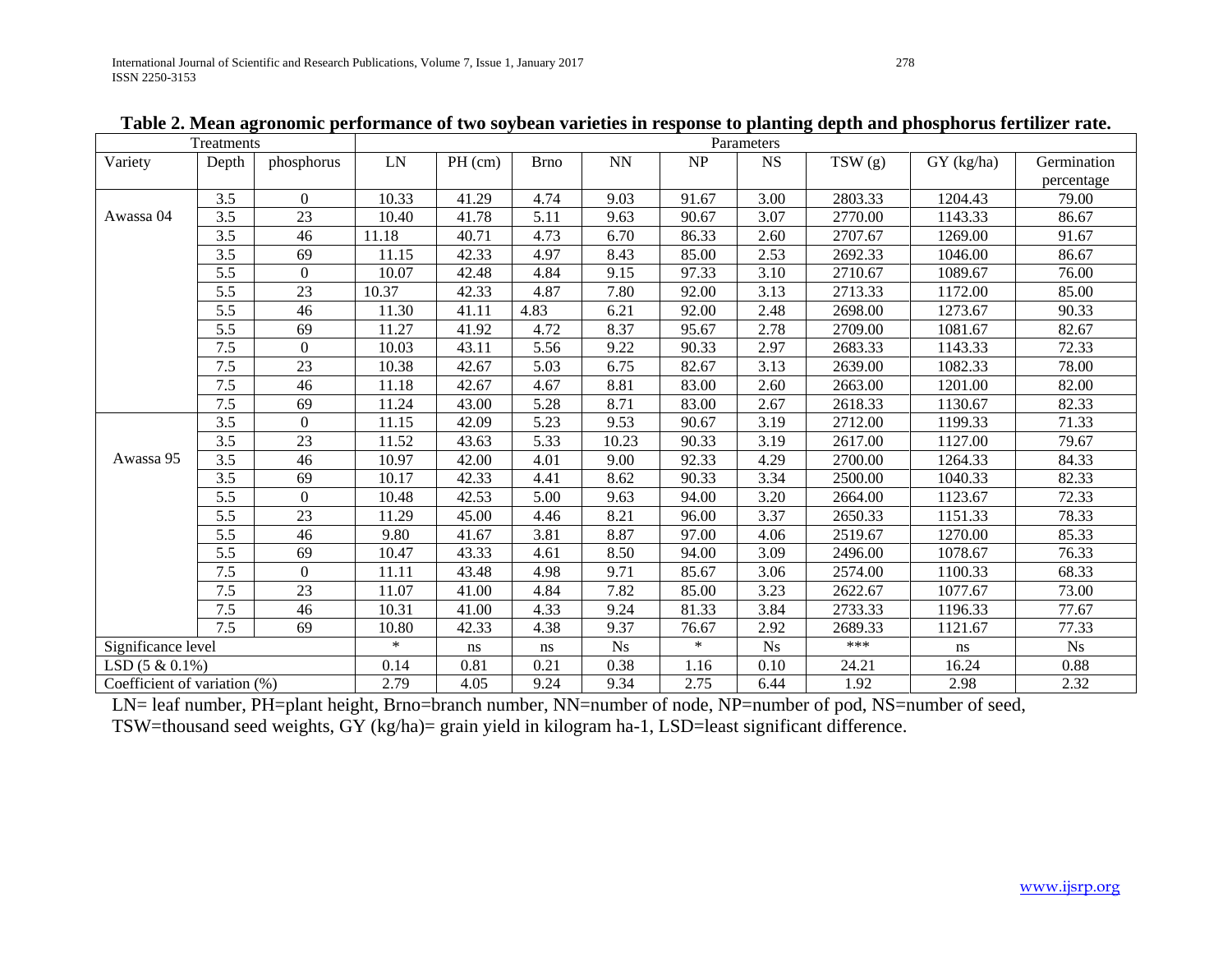#### IV. SUMMARY AND CONCLUSION

 Soybean (Glycine max L) is the most important grain legume crops in the world in terms of total production and international trade. It contains high quality protein, and relatively cheap than other protein sources like egg, fish, meat. Due to this reason soybean is called poor man's meat. Soya bean belongs to family leguminoaceae. It has the ability to fix nitrogen and is common soil building plants. Soya bean is produced for economic importance and domestic demand due to promising source of high quality of protein.

 However, its yield is lower compared to other legume crops due to many factors affecting its production and lack of improved variety, sowing depth and phosphorus application rate are the most once. Thus, the study was conducted with the objective of evaluating response of soybean varieties to planting depth and phosphorus application rate in Dilla during 2015, main cropping season.

 A combination of 2 x 3 x 4 factorial experimental design was used with three replications arranged in RCBD. There were two soybean varieties (Awassa 04 and Awassa 95) with 3 sowing depth (3.5, 5.5 and 7.5 cm) and 4 phosphorus fertilizers (0, 23. 46 and 46 kg per ha) at Dilla university field experiments. Data was collected from different growth parameters such as number of leaves plant-1, plant height, number of branch plant-1, number of node plant-1, number of pod plant-1, number of seed pod-1, thousand seed weights and grain yield ha-1.

 Analysis of variance showed that all parameters exhibited significant except plant height. There was significant at  $(P_25\%)$ planting depth, phosphorus, depth x phosphorus, depth x variety and depth x phosphorus x variety interactions for leaf number while significant at  $(P_21\%)$  phosphorus x variety interactions. There was significant at (P>1%) phosphorus and variety for number of branch plant-1. There was significant at  $(P>5\%)$ planting depth, and phosphorus x variety interactions for number of node plant-1while significant at  $(P_21\%)$  phosphorus, variety and depth x phosphorus interactions.

There was significant at  $(P \geq 5\%)$  depth x phosphorus interactions and depth x phosphorus x variety interactions for number of pod plant-1while significant at  $(P_21\%)$  planting depth, phosphorus, depth x variety and phosphorus x variety interactions. There was significant at  $(P \ge 5\%)$  planting depth x variety interaction while significant at (P>1%) phosphorus, variety and phosphorus x variety interactions for number of seed pod-1. There was significant at (P>5%) phosphorus while significant at  $(P>1\%)$  planting depth, variety, depth x phosphorus interactions, depth x variety interactions and interaction of depth x phosphorus x variety for thousand seed weight.

There was significant at  $(P>1\%)$  planting depth, phosphorus and depth x phosphorus interactions for grain yield ha-1. The highest grain yield of 1273.67 and 1270.00 (t/ha) were obtained from the interaction of 5.5 cm sowing depth x 46 kg phosphorus ha-1 followed by 3.5 cm x 46 kg ha-1 (1269.00 and 1264.33) for Awassa 04 and Awassa 95 varieties, in that order. On the other hand, the lowest grain yield of 1046 and 1040.33 were obtained from interaction of 3.5 cm sowing depth x 69 kg of phosphorus ha-1 for Awassa 04 and Awassa 95, in that order. In addition, interaction effects of 5.5 cm x 69 kg, 7.5 cm x 23 kg, 5.5 cm x 0 kg (1081.67, 1082.33, and 1089.67) for Awassa 04 and 7.5 cm x 23 kg, 5.5 cm x 69, and 7.5 cm x 0 kg (1077.67, 1078.67, and 1100.33) performed less.

 From the two varieties Awassa 04 performed best in most studied yield and yield related traits and thus, should to be used in the future in the study area. The maximum and minimum number of leaf plant-1 was recorded from 5.5 cm x 46 kg and 7.5 cm x 0 kg in that order. The highest (43.11 cm) and lowest (40.71 cm) plant height and highest (5.56 and lowest (4.67) branch number were collected from 7.5 cm x 0 kg; 3.5 cm x 46 kg and 7.5 cm x o kg and 7.5 cm x 46 kg ha-1 in the given order. The lowest number of node plant-1 (6.21) and number of seed pod-1 (2.48) were obtained from 5.5 cm x 46 kg whereas the highest values were recorded from 3.5 cm x 23 kg (9.63) and 5.5 x 23 kg (23.00) in the given order. The highest number of pod plant-1 (97.33) was recorded from 5.5 cm x 0 kg while minimum value was obtained from 7.5 cm x 23 kg. Highest thousand seed weight (2803.33 gram) was obtained from 3.5 cm x 0 kg whereas lowest (2618.33 gram) was from 7.5 cm x 69 kg. Germination percentage was maximum 91.67 (3.5 cm x 46kg) and 90.33 (5.5 cm x 46 kg) whereas minimum  $68.33$  (7.5 cm x 0 kg). The optimum standard germination was recorded from 5.5 cm x 46  $\overline{\mathrm{kg}}$  ha<sup>-1</sup>.

 In conclusion, the result indicated that using appropriate combination of sowing depth and phosphorus fertilizer rate should be aim of soybean producers in an effort to increase productivity. Depths of sowing and phosphorus fertilizer rates were revealed significant difference on leaf length, number of pod plant-1 and thousand seed weights. Planting depth of 5.5 cm x 46 kilogram of phosphorus performs best in both varieties in yield and yield components in most traits. Whereas deviationfrom this declined performance of these traits. Thus, based on the result obtained, it was possible to conclude that planting depth of 5.5 cm x 46 kilogram of phosphorus ha-1 was promising to enhance yield of common bean in Dilla. In general,further investigation is required to highlight the economic and environmental benefits of different varieties to depth and phosphorus application.

#### ACKNOWLEDGEMENT

 The authors would like to thank Dilla University Research filed and laboratory assistants especially Mrs. Abeba was highly appreciated for her support during data collection and people who contributed for the research were also acknowledged.

#### **REFERENCES**

- [1] Agri-fax, 1998. Fenugreek. Agriculture, Food and Rural Development. Agdex 147/20-5. University of Saskatchewan. Agriculture, England 137: 86-94.
- [2] Aikins S.H.M., Afuakwa, J.J. and Baidoo, D. (2006). Effect of Planting Depth on Maize Stand Establishment. Journal of the Ghana Institution of Engineers, 4(2): 20– 25
- [3] Alemu Abera, 2013. Response of soybean [glycine max (l) merril] varieties to DAP rates in Yayu District, Western Ethiopia, MSc, Thesis, Haramaya University, Ethiopia.
- [4] Ali, K.Gemechu, A.S,M.R,Beniwal, S. Makkouk and Halila.M. 2003. Food and forage legumes of Ethiopia; Progress and prospects on food and forage legume Proceeding of the workshop, 22-26 September 2003, Addis Ababa, Ethiopia.